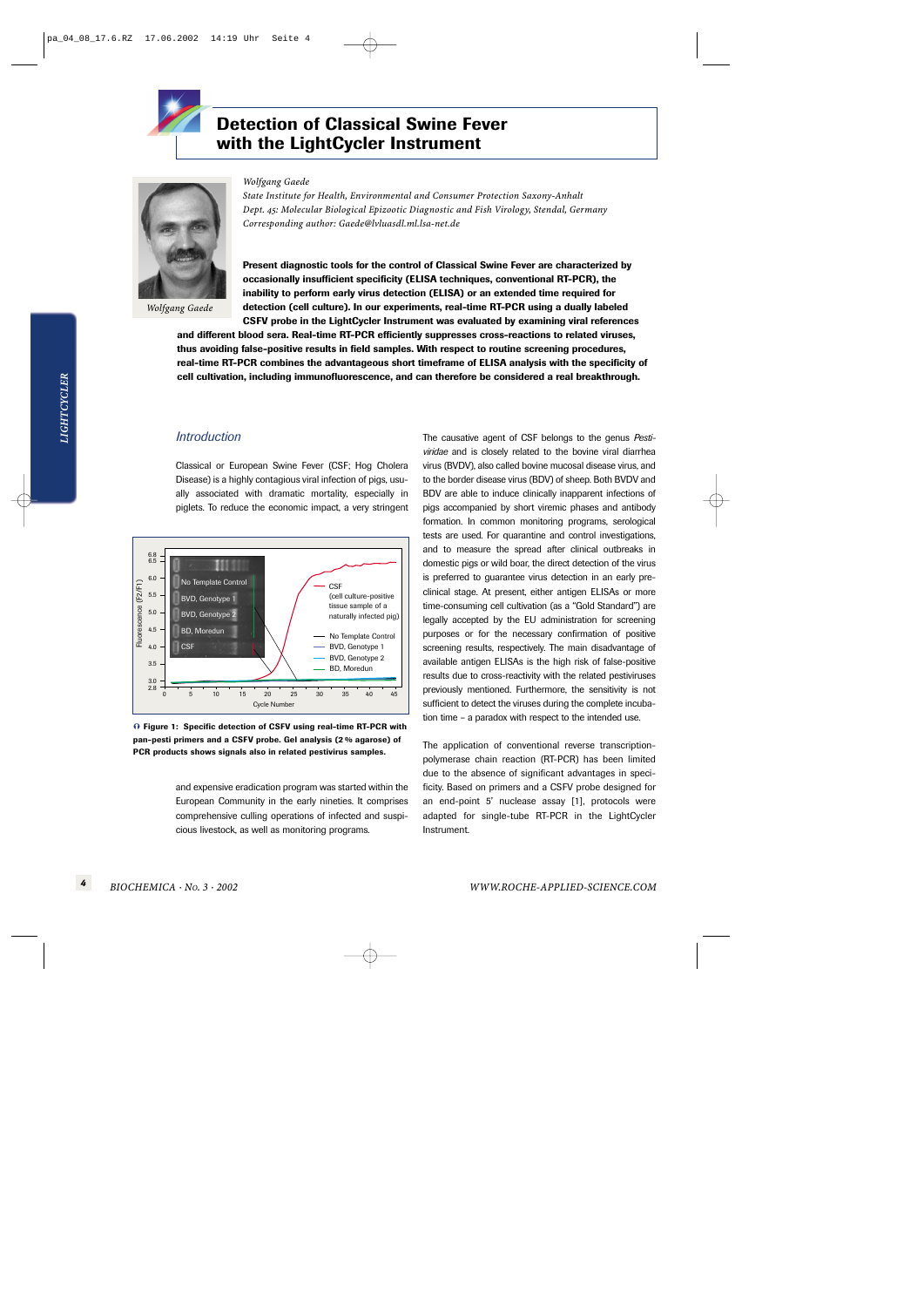# *Materials and Methods*

## **Sample material**

For specificity tests, confirmed field samples and isolates of CSFV, BVDV genotype 1 and 2, and BDV were used. The sensitivity was examined using a ten-fold dilution series of sera from animals experimentally infected with different viral strains, kindly provided by the German Federal Research Center of Virus Diseases of Animals (Isle of Riems). Finally, field sera collected from healthy pigs (with positive or doubtful results in an antigen ELISA) were examined to directly compare these screening tests.

#### **Isolation of viral nucleic acids**

Viral RNA was isolated with the High Pure Viral RNA Kit, the High Pure Viral Nucleic Acid Kit, and the MagNA Pure LC Total Nucleic Acid Kit (only for dilution series).

### **LightCycler RT-PCR**

One-step RT-PCR on the LightCycler Instrument was performed with LightCycler RNA Master Hybridization Probes, according to the manufacturer's instructions. Pestiviral primer A11, a CSFV-specific FAM/TAMRAlabeled probe [1], and the reverse primer A14 [2] were used. Final concentrations were 0.5 µM for each primer, and 0.1 µM for the probe. Amplification conditions were reverse transcription at 61°C for 20 minutes, initial denaturation at 95°C for 2 minutes and 45 cycles of denaturation (95°C, 5 seconds), annealing including detection (58°C, 15 seconds) and extension (72 °C, 15 seconds).

# *Results and Application*

The application of the CSFV-specific dually labeled probe enables highly specific detection of CSFV. No cross-reactions to related pestiviruses were observed in fluorescence measurement, although the formation of amplicons of 220 bp occurred also with BVD and BD strains as shown in the agarose gel (Figure 1).

Positive RT-PCR results were found for all sera from experimentally infected pigs. For three of these sera, virus concentration was determined in cell culture by the Federal Research Center. Two sera revealed detection limits of RT-PCR in ten-fold dilution series of 10-6 compared to viral titre in cell culture of  $\sim$  10<sup>5</sup> culture infectious doses (CID)/ml plasma. In one of the sera, the detection limit was reached at a dilution of only 10-1. This corresponds to a lower viral titre of  $\sim$  10<sup>2.5</sup> CID/ml plasma and a prolonged duration of clinical infection as an indicator for a lower susceptilbility of this animal (Figure 2).



None of 40 tested blood samples from clinically unsuspicious pigs with positive or doubtful results in routine antigen ELISA was positive for CSFV either in RT-PCR or in cell cultivation of blood leukocytes (Figure 3).

## *Summary*

Real-time RT-PCR using a highly specific CSFV probe ensures sensitive and very specific detection of classical swine fever virus in a clinical specimen. The increase of specificity compared to conventional RT-PCR avoids false-positive results caused by cross-reactions with related pestiviruses or unknown "matrix effects". The false-positive results from the application of antigen ELISA tests in monitoring programs often give rise to temporary restrictions of farms leading to economic losses.

On the other hand, the safe detection of acute infections was also guaranteed in our experiments. In contrast to ELISA tests for the detection of CSFV antigen or CSFV antibodies, most RT-PCR protocols, as well as virus cultivation in cell cultures, enable virus detection in an early



 **Figure 3: Absence of false-positive CSFV results in field samples of healthy pigs with previous positive or doubtful results in antigen ELISA and negative virus detection in cell culture**